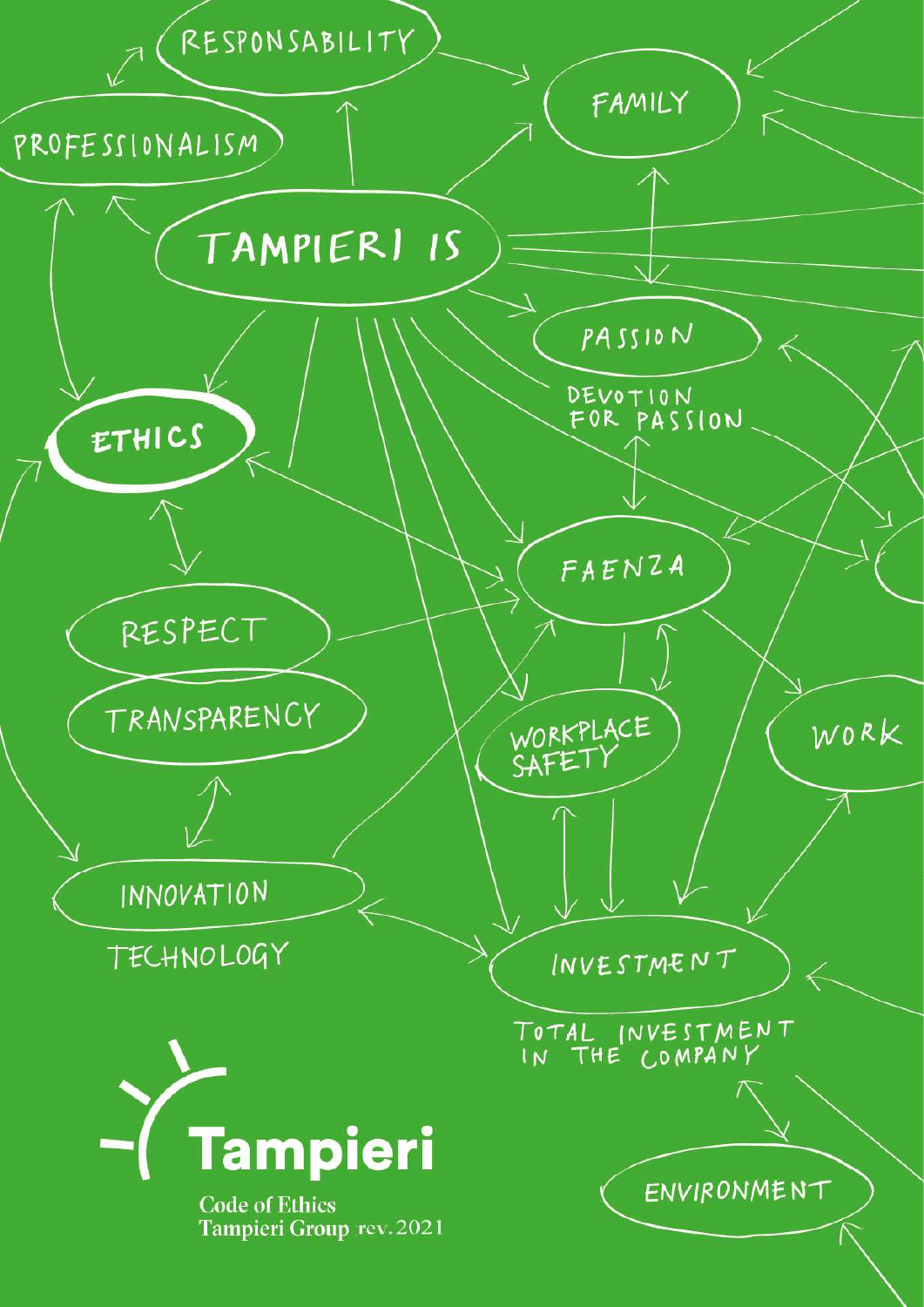# 1. Introduction

The Tampieri Group<sup>1</sup> has always endeavoured to attain absolute quality in every step of its production process. Excellence is not regarded as a goal, rather, as a starting point for the present and future challenges the Group aims to tackle. It is in this spirit that the Tampieri family has grown over the years, as its enthusiasm and the crucial values of its way of thinking rubbed off on the rest of the team, made up by hundreds of workers<sup>2</sup>.

This Code of Ethics has been drawn up to define clearly the values informing the actions taken by the Tampieri Group companies to achieve their targets, and it should shape the strategical planning and implementation of all the corporate activities.

The Code of Ethics represents an essential element of the internal control system and adherence to it allows the Tampieri Group companies to prevent irregular or illegal activities in the countries where they operate. Adopting certain principles of conduct is a sign of the commitment of Italian companies in relation to the prevention of criminal offenses as per Legislative Decree no. 231 of 8 June 2001 ("Decree 231").

All the recipients of this Code are required to observe and, for the aspects falling within the areas of their competence, enforce the principles contained herein. Under no circumstances may the pursuit of the interests of a Tampieri Group company justify the breach of the above-mentioned principles.

# 2. Recipients

The Code of Ethics is binding on and applies to the management bodies, the managers, the directors, the employees, the statutory auditors and the independent auditors, the agents, the associates, as well as those who act significantly and continuously in the name, on behalf and in the interest of the Tampieri Group companies ("Recipients").

The ethical principles should inform all the corporate activities, even when these are carried out through suppliers, distributors, consultants, contractors or sub-contractors, or through trade partners, consortia, joint-ventures, who shall promote the provisions included in the Code of Ethics in matters of their competence.

# 3. Principles and values

The following is a summary of the principles and values that are deemed fundamental and are accepted and shared by the Tampieri Group.

## Legality

We are committed to complying with all the laws, the regulations, the administrative measures and, in general, the legislative provisions in effect in the countries where we operate, and to promoting a culture of legality.

# Ethics and Professionalism

<sup>-</sup><sup>1</sup> "**Tampieri Group**" means the parent company, Tampieri Financial Group S.p.a, with its subsidiaries: Tampieri S.p.a., Tampieri Energie S.r.l., Fin-ceramica Faenza S.p.a., Faenza<br>Depurazioni S.r.l., A.G.F. Cereal Rumena <sup>2</sup>Source www.tampieri.com/it/holding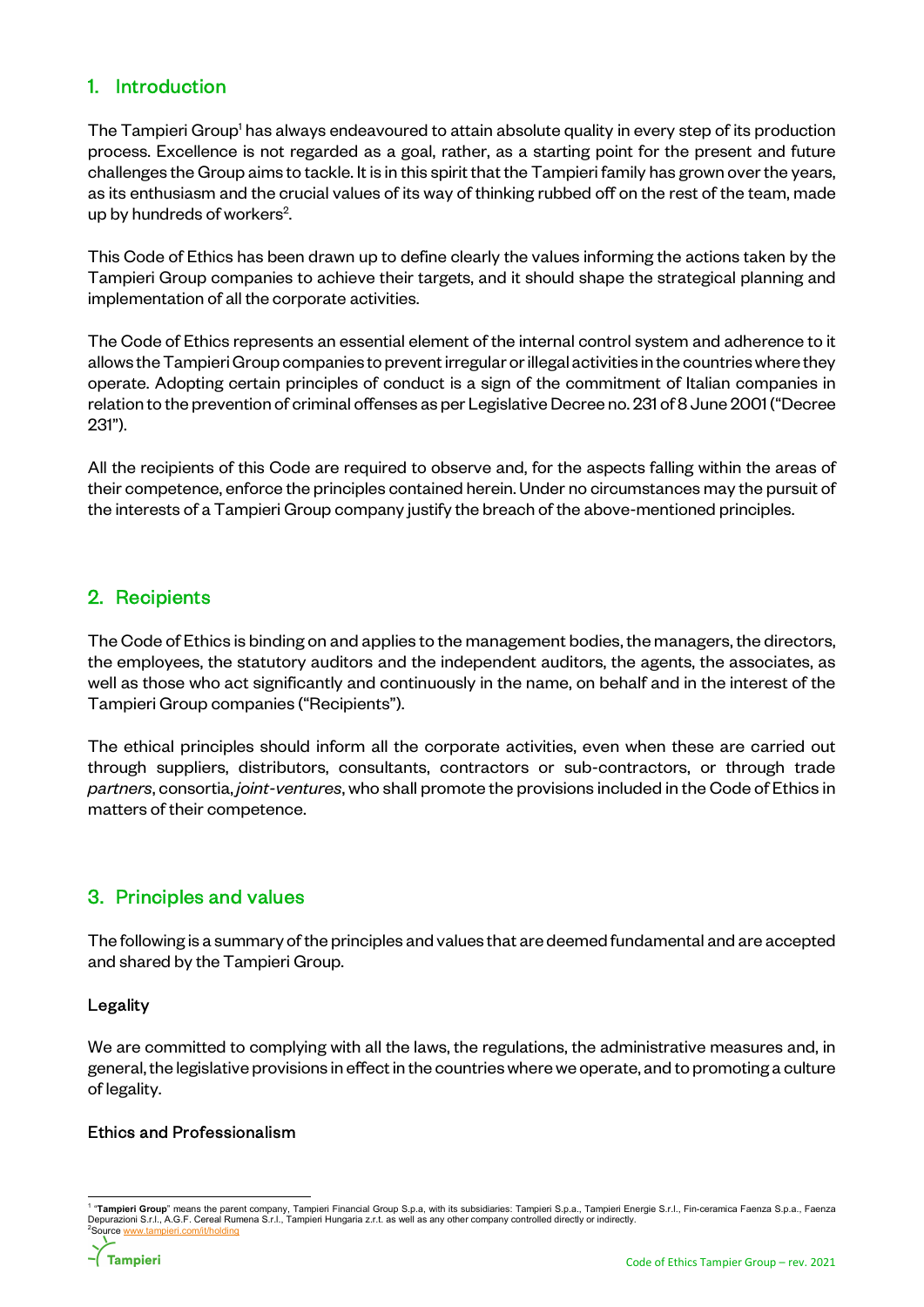We regard ethics as a business model. Our associates are asked to act responsibly, ethically and professionally, refraining from any act that may give rise to a conflict of interests with the Tampieri Group companies. We condemn all forms of influence peddling and cronyism.

## Responsibility and Respect

We regard mutual respect as an essential requirement for corporate life. Abuses, threats, injurious conduct or any behaviour that may harm other people will not be tolerated. No form of discrimination linked to age, gender, ethnic group, nationality, political opinion and/or religious creed is condoned.

# **Transparency**

We undertake to inform all the stakeholders in a clear and transparent way as regards the state of affairs and the economic and operating performance of the Tampieri Group companies, without favour to any particular interest group or individual.

# Excellence and Reliability

We channel our efforts into reaching high quality standards in the management of the production processes and the supply of products and services. We support and foster a culture of continuous improvement. We shall comply with our commitments and assure that what is initially envisaged will be subsequently implemented. Tu put it simply, we offer "trust".

# Workplace Safety and Environment

We undertake to ensure workplace safety by promoting an "injury-free" culture and providing a safe and healthy workplace. We are passionate about the environment. This is why we have always invested in the best available technologies and done everything we can to abide by the laws and regulations in force. Also, we always seek to improve our performances, so as to reduce our environmental impact and avert the onset of any type of pollution. Sustainability is the new frontier $^3$ .

## Social responsibility

Responsibility and ethics have marked our being and our doing since 1928. For this reason, we devote ourselves to implementing social and environmental projects. The goal of the company is not just to make a profit, but to provide added value to the community in which it operates $^4$ . The Tampieri Group companies comply with the applicable legislation in the field of child labour. The protection of childhood and children is a global priority.

## Fight against Terrorism

We strongly condemn all forms of violence and any conduct that may in any way favour acts intended to subvert the democratic order or put in place for terrorist purposes, as well as all acts carried out in breach of the provisions of art. 2 of the International Convention on the suppression of the financing of terrorism, ratified in New York on 9 December 1999.

# 4. Relationships with Authorities, the Public Service and Private Subjects

# 4.1. Fight against corruption

The Tampieri Group condemns any form of corruption, with reference to both public and private subjects.

-

<sup>&</sup>lt;sup>3</sup> Source www.tampieri.com/it/csr <sup>4</sup> Source www.tampieri.com/it/csr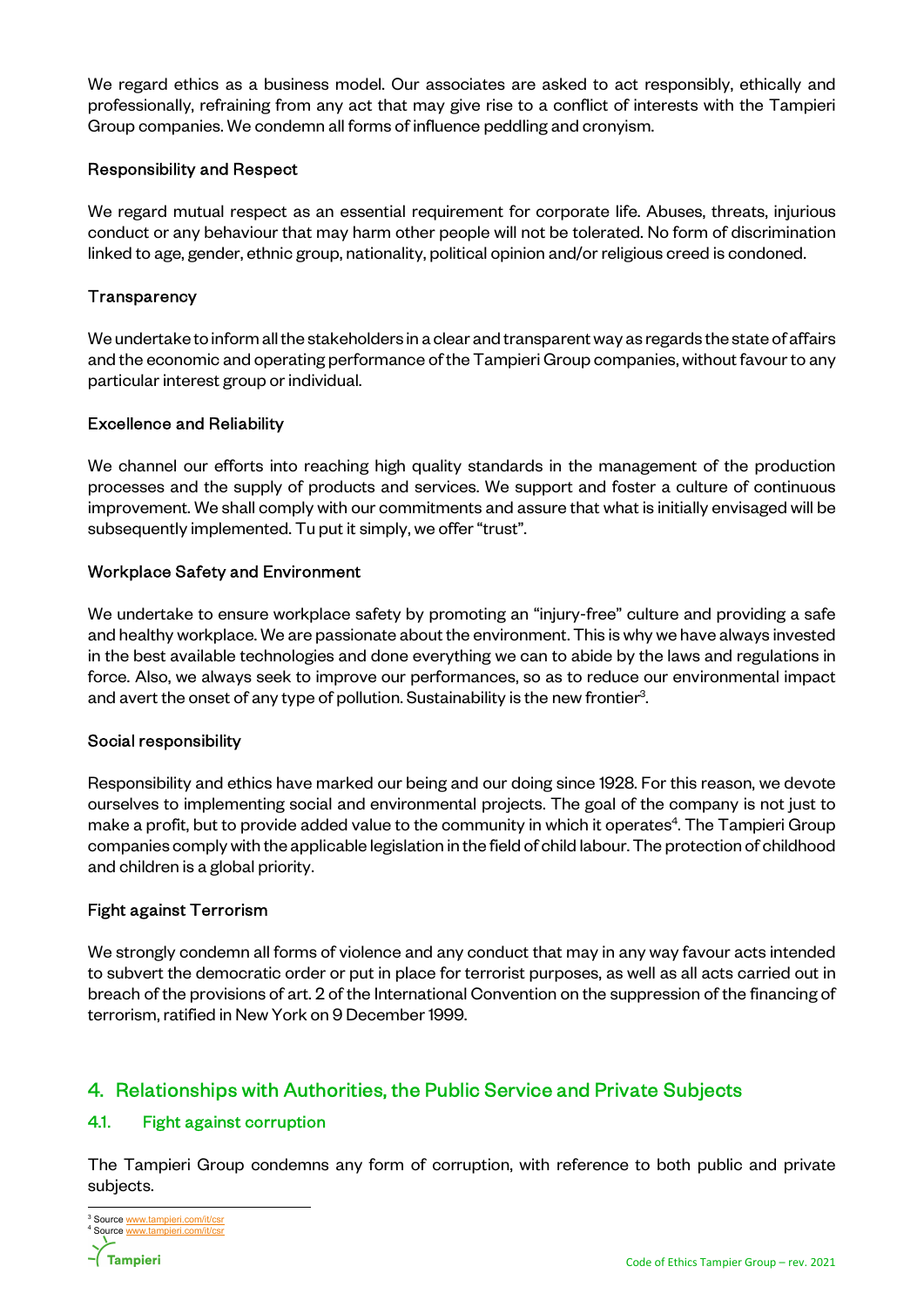# 5. Relationships with customers, suppliers, external associates and trade partners

The Tampieri Group is committed to making sure that all the relationships, trade ones included, with parties operating nationally and internationally – customers, suppliers, external associates and trade partners – develop in full compliance with the applicable laws and regulations.

The choice of suppliers, external associates and trade *partners* is based on principles of objectivity, competence, affordability, transparency, fairness, quality of the good or the service, and complies with the relative corporate policies.

The relationships with the customers aim at the full satisfaction of their needs, thus building a strong rapport based on the general values of fairness, integrity, efficiency and professionalism. The Tampieri Group companies undertake to ensure the highest quality standards of the products they sell.

## 5.1. Relationships with the Public Service

The business talks and the relationships with the Public Service, the Authorities and the Institutions of the countries in which the Tampieri Group companies operate, including the employees and those who act in the name and on behalf of the Public Service, the Authorities and the Institutions ("P.S.") shall be carried forward in compliance with the law and conform to the principles of transparency, fairness, integrity and verifiability.

Contacts and relationships with the P.S. can be undertaken and maintained only by the people formally designated to carry out such activities. However, under no circumstances may the following actions be undertaken: i) offer trade, training opportunities, gifts or any utility or benefit, as well as employment and / or work opportunities - except for exceptions if the conditions set out in national legislation existto the staff of the P.S., their relatives or third parties related to them; ii) unduly influence the decisions of the P.S., require or obtain confidential information; iii) seek or establish personal relations of favour, influence or meddling that can affect, directly or indirectly, the outcome of the relationship.

#### 5.2. Relationships with Surveillance Authorities and Regulators

The Tampieri Group companies undertake to fully comply with the rules laid down by the Surveillance Authorities and the Regulators in order to observe the current regulations in the sectors related to their activity, whilst offering the highest level of collaboration and transparency. The Recipients should refrain from denying, hiding or delaying any information requested by the above-mentioned Authorities and by other regulatory bodies in the performance of their inspection tasks, and should cooperate actively during investigative procedures.

## 5.3. Relationships with the Judicial Authority

The Tampieri Group promotes loyal cooperation with the Judicial Authority. The relationships with the Judicial Authority should be managed solely by the appropriate company departments. The recipients are required to provide the highest level of availability and cooperation during checks and inspections. Any action meant to lead somebody who is asked to give evidence before the Judicial Authority to refrain from doing so, or to declare facts that are not true, or to omit any relevant circumstances they are aware of, is prohibited.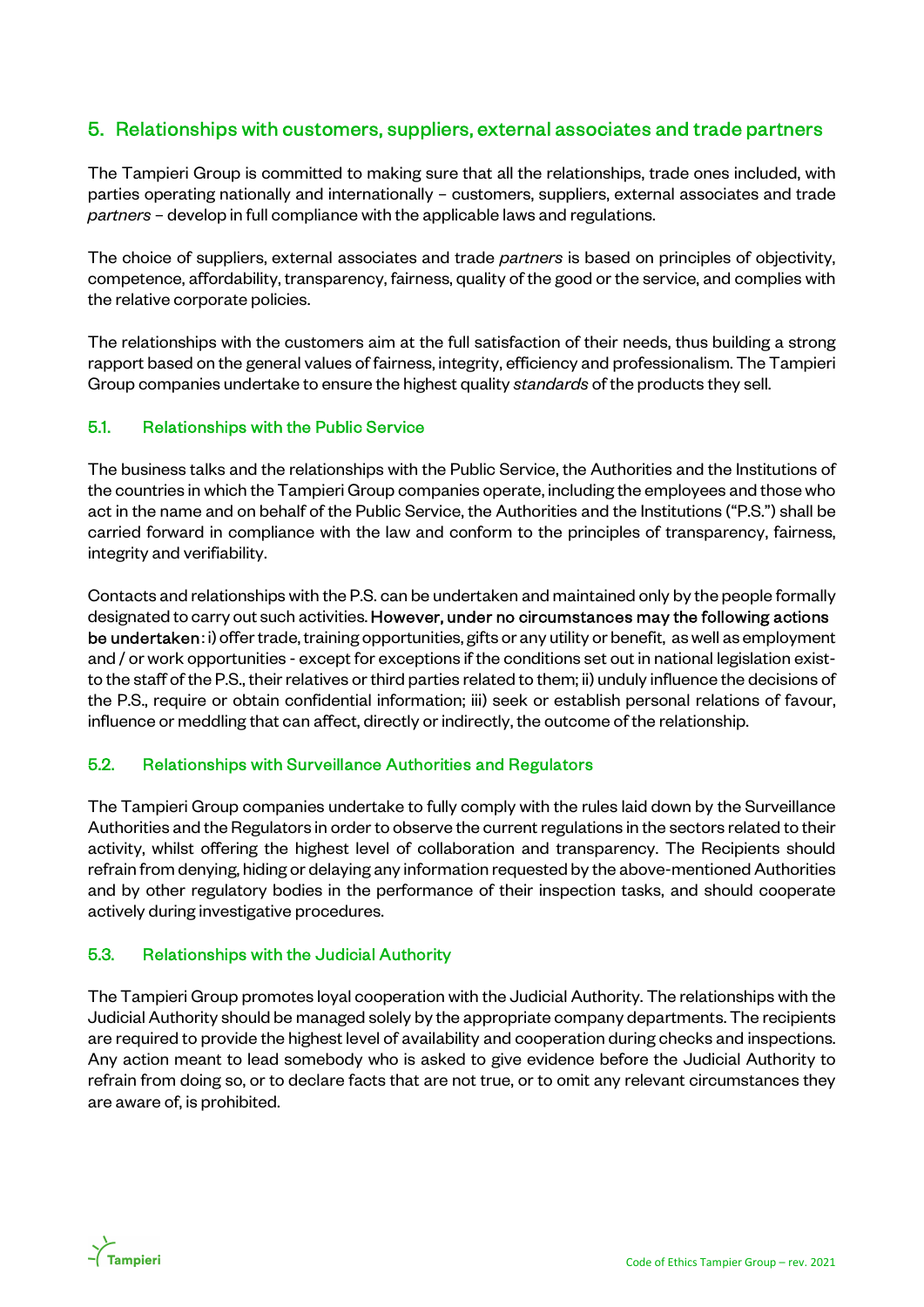### 5.4. Relationships with the representatives of the scientific world

The relationships with healthcare professionals and organisations and, in general, with the scientific world shall adhere closely to the European legislation. Please, refer to the addendum "Code of Ethics of Finceramica".

## 5.5. Relationships with Interest Groups

In compliance with the principles of integrity, transparency and loyal cooperation, the Tampieri Group companies shall discuss with political parties, the organisations of civil society, and engage in dialogue with trade unions and trade associations without any discrimination or difference in treatment, and in accordance with the law.

# 5.6. Gifts and Giveaways

It is prohibited to give or offer gifts, benefits or utilities, directly or indirectly, to public or private employees, to public officials or representatives of the Institutions, in order to influence their official functions. According to company policies, acts of business courtesy are permitted, such as gifts of low value, provided that these are not aimed at influencing the ability to make decisions in an autonomous way and, in any case, that cannot be interpreted by an impartial observer as aimed at acquiring undue advantages and cannot cause embarrassment or obligation on the part of one of the Tampieri Group companies.

At any rate, the offering of gifts by one of the Tampieri Group companies should be expressly approved by the person in charge of the department involved and duly documented, so that appropriate checks can be performed according to company policies.

The Recipients who receive gifts or proposals of gifts or benefits that cannot be regarded as simple acts of business courtesy of low value are required to refuse them and report it promptly to their manager or to the Supervisory Board.

## 5.7. Donations and Sponsorships

Donations to charitable entities and institutions are allowed only if their aim is to provide social benefits and show the Tampieri Group's social and civil responsibility or its commitment to educational causes, and are governed by a special procedure. The Tampieri Group companies can decide to provide contributions and sponsorships to support initiatives taken by public and private bodies and non-profit organisations, which are legally constituted, promote the values at the heart of the Code of Ethics and comply with the applicable law and the established procedures. Such actions should receive adequate visibility.

# 5.8. Protection of Competition

The principles of free market and competition are at the core of the Tampieri Group. The Recipients act in compliance with the provisions included in the applicable legislation in the field of antitrust and undertake not to illegally damage the image of competitors and their products.

# 5.9. Intellectual Property

The Tampieri Group shall act in full respect of industrial and intellectual property rights lawfully held by third parties, as well as of laws, regulations and conventions, also at Community and international level, which protect such rights. A conduct that may constitute a breach of copyright-protected works is not allowed.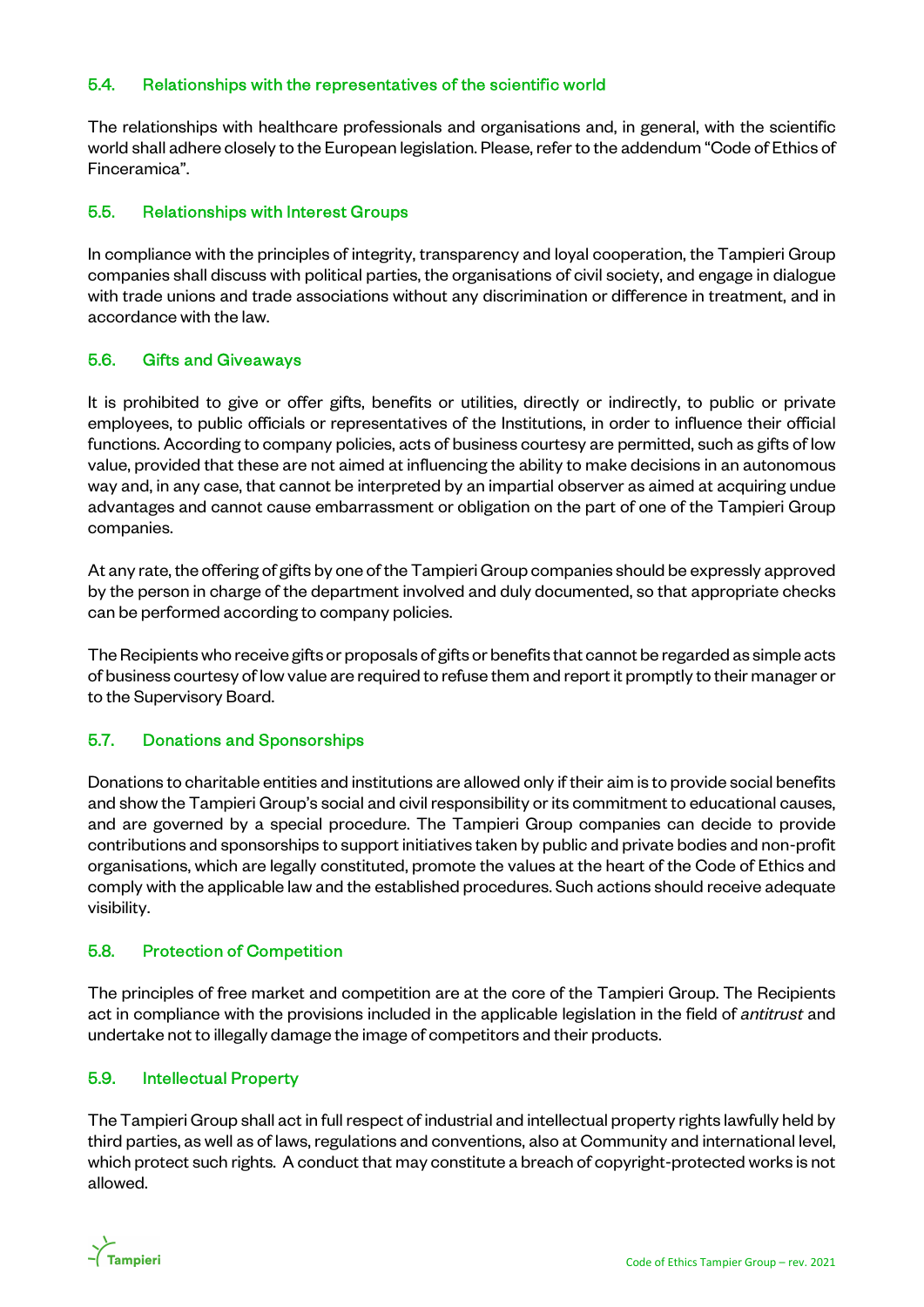# 6. Organization and Internal Control

## 6.1. General Principles related to Control

Every action taken by the Tampieri Group companies should be lawful, consistent, appropriate and adequately reported, and ex-post evaluation of its process of decision-making, authorisation, implementation and control should be possible.

The corporate processes and the activities of the Tampieri Group companies shall adhere to the following



internationally accepted general principles of the internal control and risk management system.

# 6.2. Accounting and Financial Reporting

The Tampieri Group condemns any behaviour aimed at altering the accuracy or truthfulness of the data contained in financial statements, reports or other corporate communications that must be provided to partners, shareholders, the public, regulatory Authorities, the Board of Statutory Auditors and the independent auditors pursuant to law.

For the accounting procedures to comply with the requirements of truth, completeness and transparency of the recorded information, full documental evidence substantiating any performed activity shall be kept, so as to enable: i) accurate recording of accounts for each operation; ii) instant determination of the characteristics and reasons for performing it; iii) easy chronological reconstruction of the operation; iv) verification of the decision, authorisation and execution process, as well as identification of the different levels of responsibility and control.

## 6.3. Relationships with Tax Authorities

The Tampieri Group companies shall promote a corporate culture based on compliance with tax laws, ensuring its completeness, accuracy and dissemination at all company levels, in order to build and maintain a collaborative, clear and transparent relationship with tax Authorities.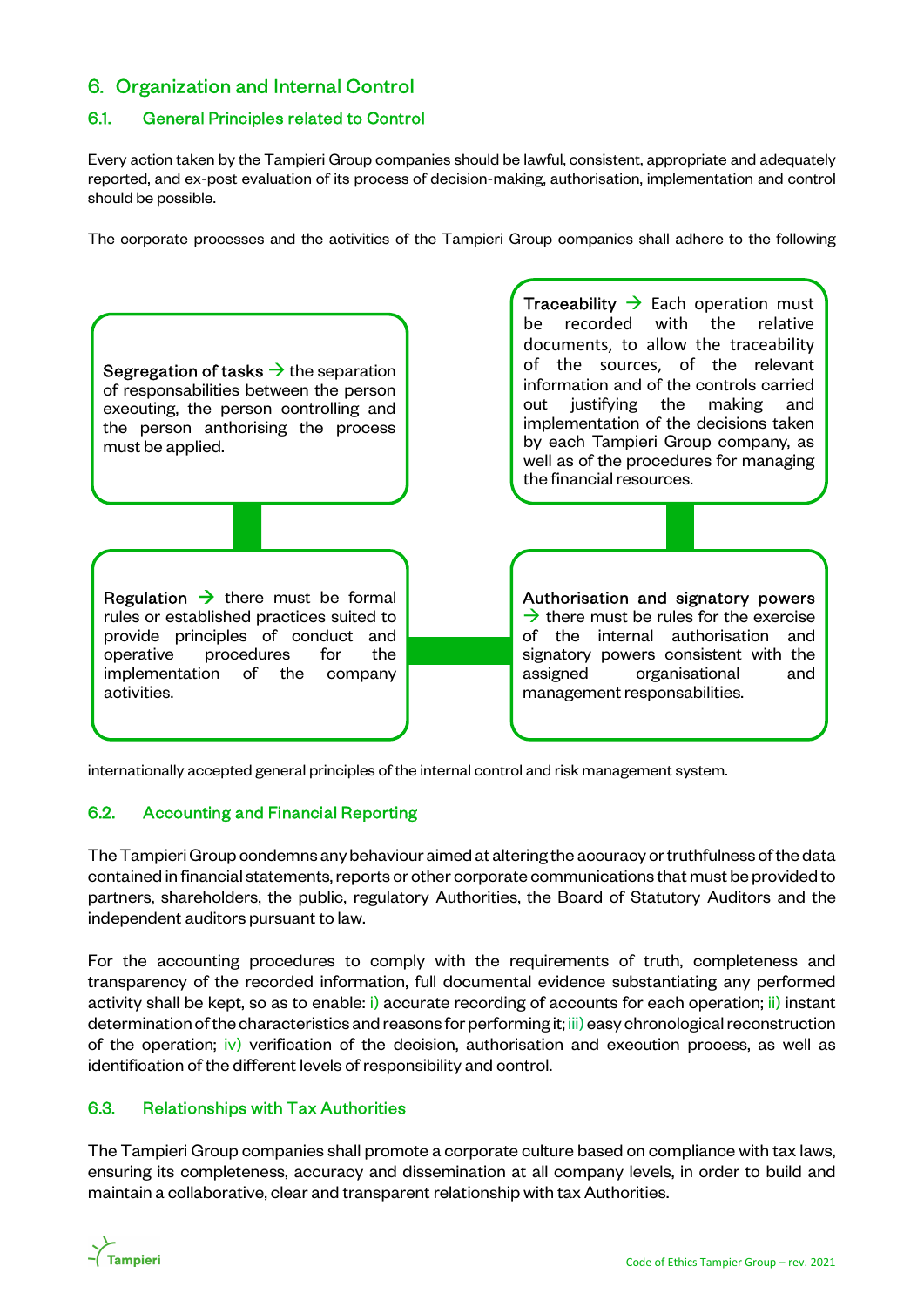### 6.4. Financial Flows and Fight against Money Laundering

The Tampieri Group condemns any activity involving money laundering or self-laundering or any conduct aimed at hindering the identification of money, assets or other benefits of illegal origin, and undertakes to comply with all the applicable laws and provisions, at both national and international level, in the field of money laundering. The Tampieri Group companies encourage the adoption of all the precautions needed to verify the reliability of the operators with whom they conduct business, as well as the legal origin of the capitals and means the operators use in the context of such relationships.

## 6.5. Conflicts of Interests

The Recipients are required to avoid situations or activities which may generate a conflict of interests with the companies of the Tampieri Group or which may interfere with their ability to make impartial decisions in the best interest of the company and in full compliance of the principles contained herein. By way of example, conflicts of interest are: using one's company position or information or business opportunities arisen whilst carrying out one's work to the undue advantage of oneself or of third parties; having direct or indirect interests with suppliers, competitors, customers, business third parties which are not compatible with the obligations vis-à-vis a company of the Tampieri Group.

Any situation that may entail a conflict of interests must be reported immediately to one's manager or to the Supervisory Board, in order to find operative solutions that may safeguard legality, transparency and a fair conduct in the performance of activities. The recipients shall refrain from taking part in the operational or management process if a conflict of interests exists.

# 7. Staff Policies

### 7.1. Value of Human Resources

The Tampieri Group regards human resources as the main company asset and success factor, and undertakes to put in place the conditions needed for the workplace to be a place characterised by peacefulness, harmony, acknowledgment, cooperation and professional development for everybody.

## 7.2. Criteria of Staff Management

Staff selection is based on matching the competences, abilities and characteristics required for the position with the profiles of the candidates met during the selection process according to the company policies and in full compliance with the laws on equal opportunities.

#### 7.3. Harassment in the Workplace

The Tampieri Group requires that internal and external work relationships are not marred by any form of harassment, such as, for example, creating hostile work conditions towards individual employees or group of employees, unduly interfering with other people's work or hindering and impeding other people's professional prospects. Furthermore, the Group shall not tolerate sexual harassment, that is, the dependence of one's chances of professional growth on the performance of sexual favours or the proposals of interpersonal private relationships which, being unwanted by the recipient, can be upsetting for him or her.

## 7.4. Alcohol or Drug Abuse

The Recipients should refrain from carrying out their activity under the influence of alcohol or drugs or other substances that may have the same effect, and from using such substances whilst at work.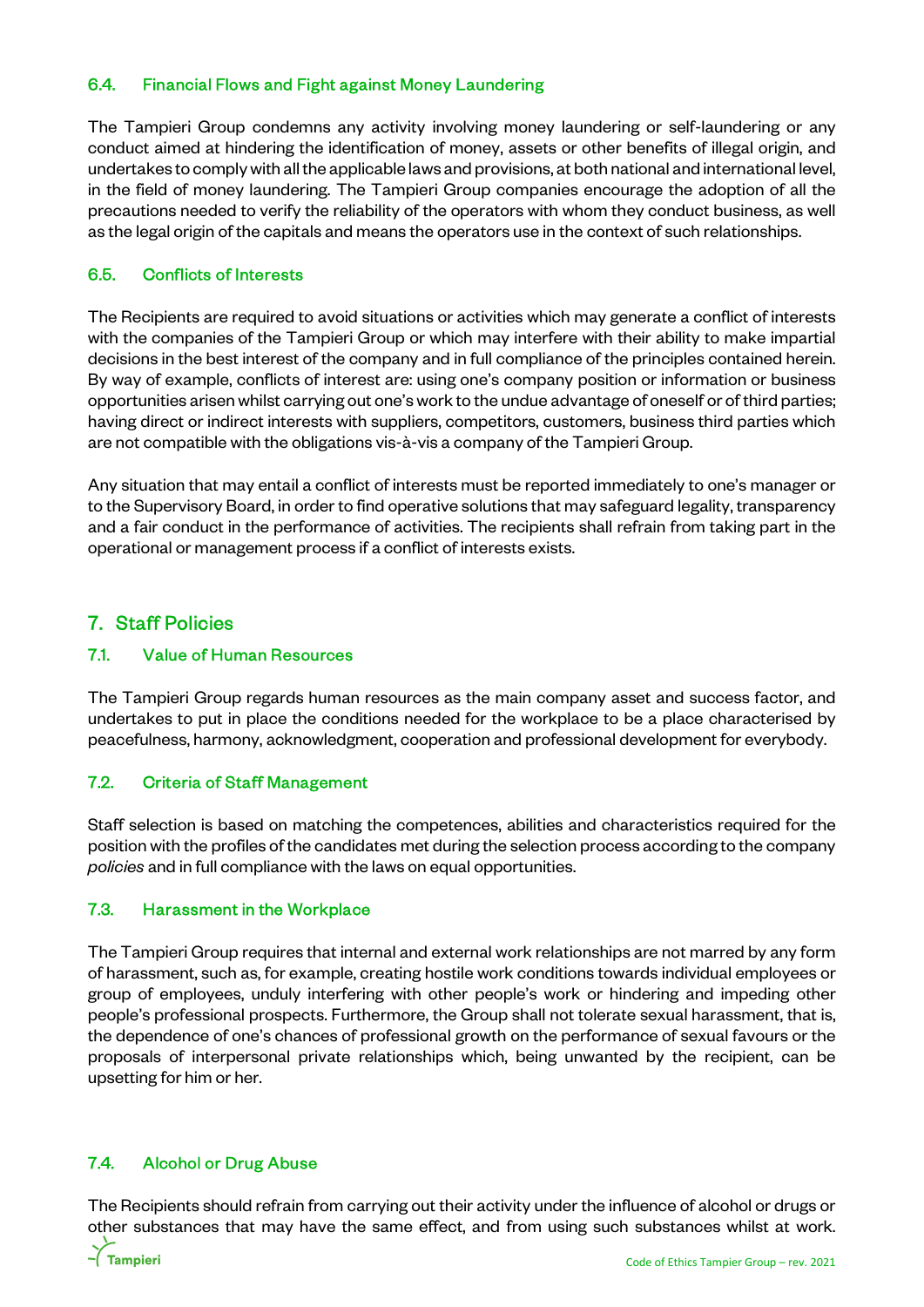Chronic alcoholism or drug addiction shall be equated with the above-mentioned cases when this affects one's work and could hinder the normal performance thereof.

# 7.5. Smoking

The Tampieri Group companies observe the laws containing provisions on the ban on smoking in all public places, including the workplace, and pursue the relative infringements, in particular those that can cause health and safety dangers.

# 8. Confidentiality

## 8.1. Protection of Business Information

Information, know-how and data acquired or processed by employees during the performance of work activities belong to the company of the Tampieri Group, and should be regarded as strictly confidential and adequately protected according to the laws and the company policies, and cannot be used, communicated or disclosed inside or outside the company except in compliance with the laws in force.

The Recipients should adopt the utmost confidentiality in their conduct, so as to safeguard the assets of the Tampieri Group, including intangible, technical, financial, legal, administrative, staff management and business assets, even in the case of termination of employment or change of duties, according to the applicable laws and the company policies.

The information acquired due to one's position within the company cannot be used to obtain a personal advantage or in a way contrary to the law or the objectives of the Tampieri Group.

### 8.2. Privacy and Data Processing

The processing of the data acquired and managed by anyone who acts in the name and on behalf of a company of the Tampieri Group should adhere to the personal data and privacy protection legislation and be in line with the company procedures.

#### 8.3. Information Systems

The Tampieri Group companies in the performance of their activities shall adopt suitable security measures to protect their data and information systems with respect to unauthorized access and damage of any kind. The Group shall also adopt suitable measures to prevent any abuse of the information system by third parties to which the associates have access in the performance of their duties.

# 9. Environment

The Tampieri Group is aware that the protection of all the environmental resources of our planet is a matter of primary importance. To this end, the Group undertakes to assess the environmental impact of every activity, now and/or in the future, and to comply with the relevant legislation. Consistently with their awareness of the environmental and territorial issues, the companies of the Tampieri Group are committed to: i) maintaining a system of environmental management; ii) making an efficient use of energy and natural resources; iii) observing national and international laws on the protection of the environment;  $\dot{v}$ ) working closely and constantly with local Authorities concerning the environmental risks linked to their production activities.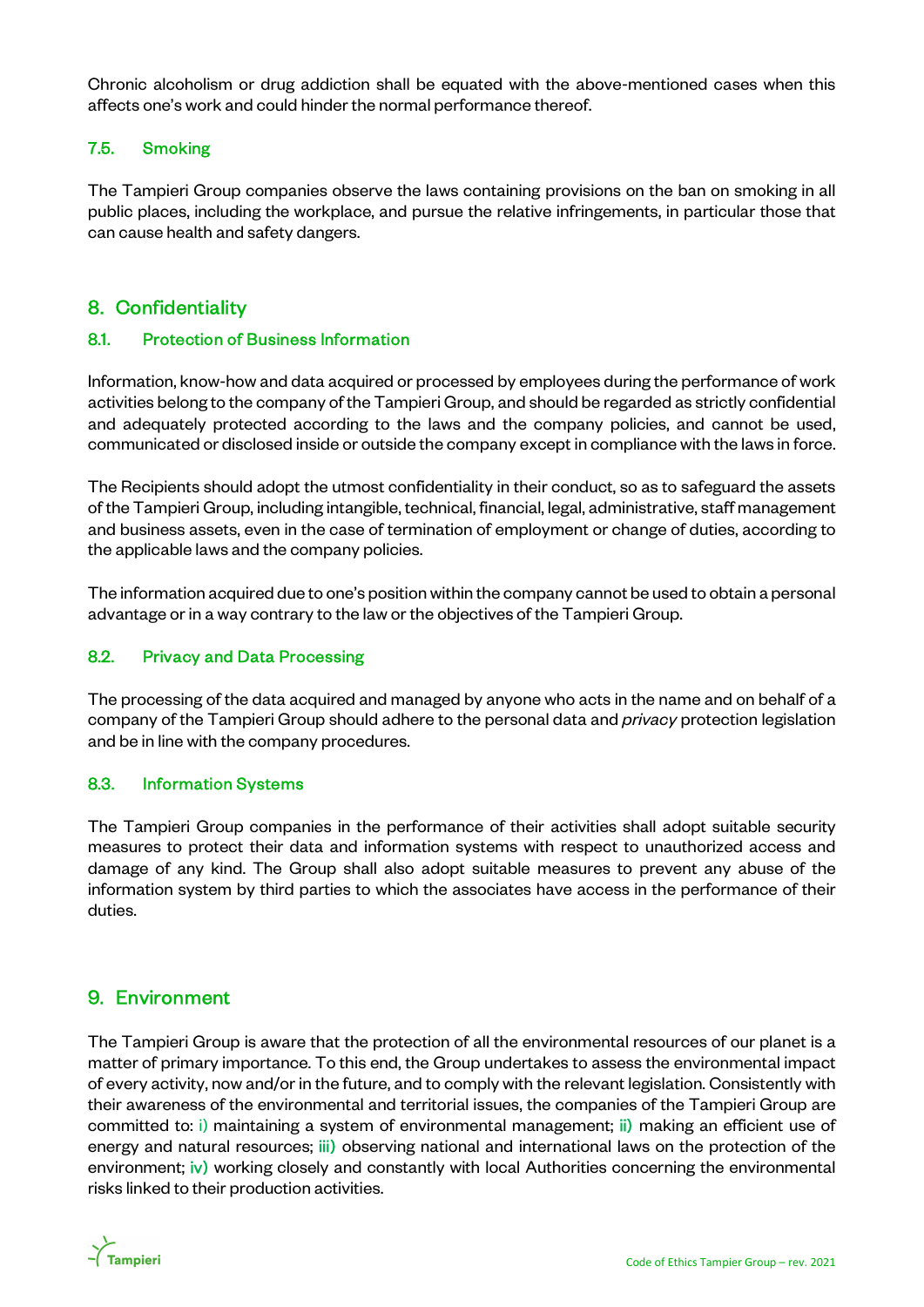# 10. Health, Hygiene and Safety at Work

The Tampieri Group companies undertake to maintain a safety management system in the workplace, to promote the health and well-being of their employees and scrupulously comply with all the laws in force as regards hygiene and safety in the workplace, in order to foster and enhance everybody's inclinations, whilst ensuring equity, dignity and adequate possibilities for professional and career development.

The decisions in matters related to health and safety are made on the basis of the general principles of protection of workers' health and safety, according to the applicable laws, the technical literature and the best practices with the aim of having an "injury-free" workplace.

## The internal rules and procedures in matters related to risk prevention and health and safety protection in the workplace should be known and adhered to by all the Recipients.

Every employee of the Tampieri Group shall receive sufficient and appropriate training with special reference to their workplace and duties. Such training should take place at the time of recruitment, transfer, change of duties or introduction of new work equipment or new technologies, of new dangerous substances or preparations.

# 11. Supervisory Board and Infringement Reports

The Supervisory Board shall promote the implementation of the Code of Ethics and the establishment of reference procedures, and supervise compliance with the provisions contained herein. The Recipients can at any time contact the Supervisory Board, even directly, to ensure proper compliance with the Code of Ethics or to report any infringement.

The Recipients are required to report immediately to their manager or to the Supervisory Board, even anonymously, any behaviour that may be at odds with the provisions of this Code of Ethics. Nobody shall be retaliated against for communicating in good faith a reasonable suspicion of an infringement of such rules: the reporting employees shall be protected against any form of reprisal, that is, any act that can give rise even just to the suspicion of discrimination or penalisation. Moreover, the identity of the reporting employee shall be kept confidential, except where required by law. Data are processed and stored by the Supervisory Body in compliance with the applicable laws.

The reporting procedures and the contact details of the Supervisory Body or of the subject formally designated to monitor compliance with the Code of Ethics are referred to in Annex I.

# 12. Formation and Information

The Code of Ethics shall be brought to the attention of the Recipients within and without the Tampieri Group companies through suitable communication activities. A training programme shall be planned – differentiated according to roles, responsibilities, corporate duties and professional profiles – aimed at promoting the dissemination and the respect of the principles of this Code of Ethics.

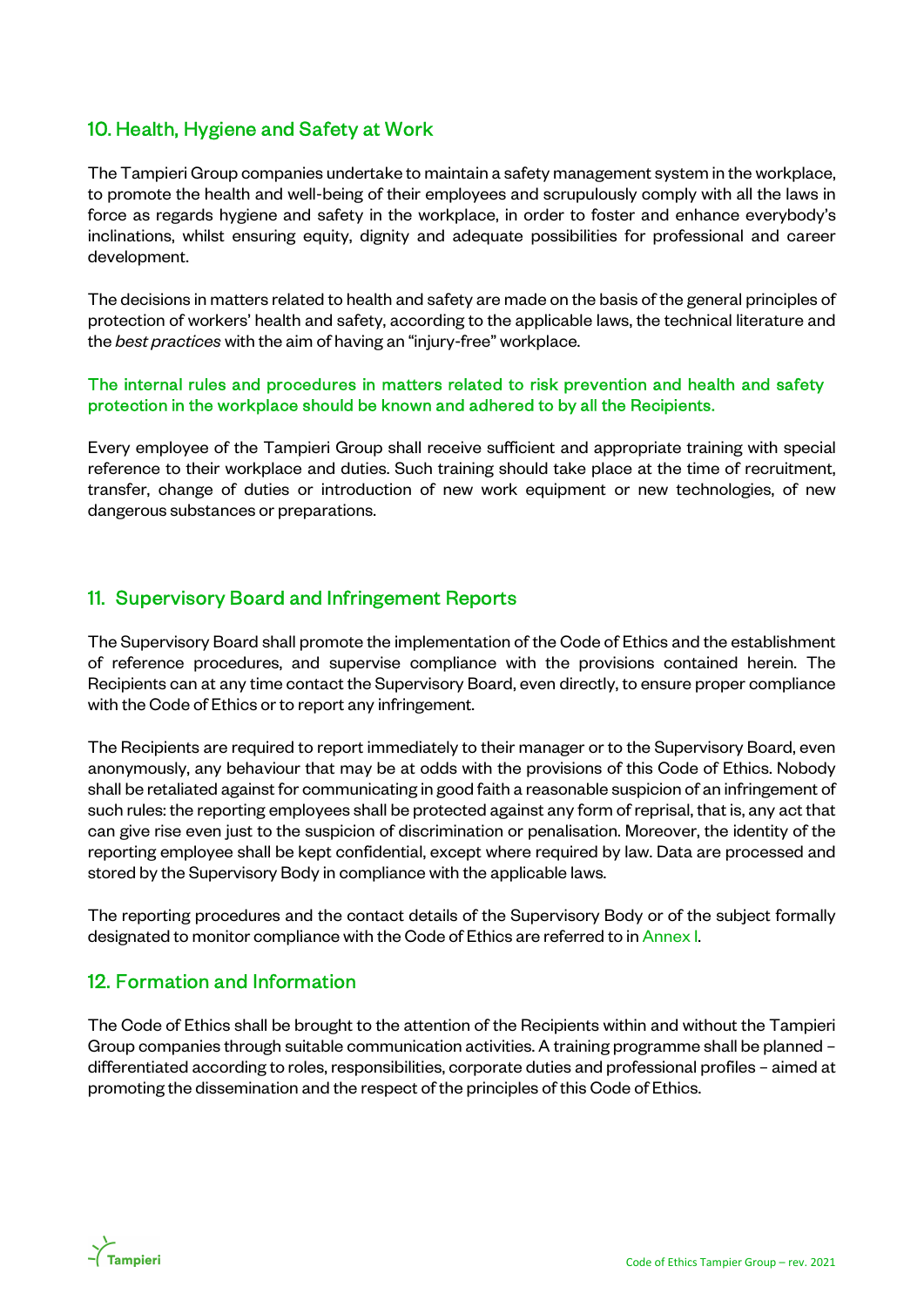# 13. Contractual Value of the Code and Disciplinary Sanctions

The infringement of the principles contained herein shall constitute a breach of the obligations derived from the employment relationship and/or a disciplinary offence and, as such, may be prosecuted and sanctioned pursuant to the company disciplinary system and the rules in force. It may also be submitted to the administrative or judicial authorities.

In relation to agents, external associates, consultants, business partners and suppliers, the infringement of the Code of Ethics may entail, in accordance with the specific terms and conditions included in the letters of employment or the contracts, the cancellation of the contract, or the right of withdrawal, without prejudice to any claim for compensation if such conduct results in damages to a company of the Tampieri Group.